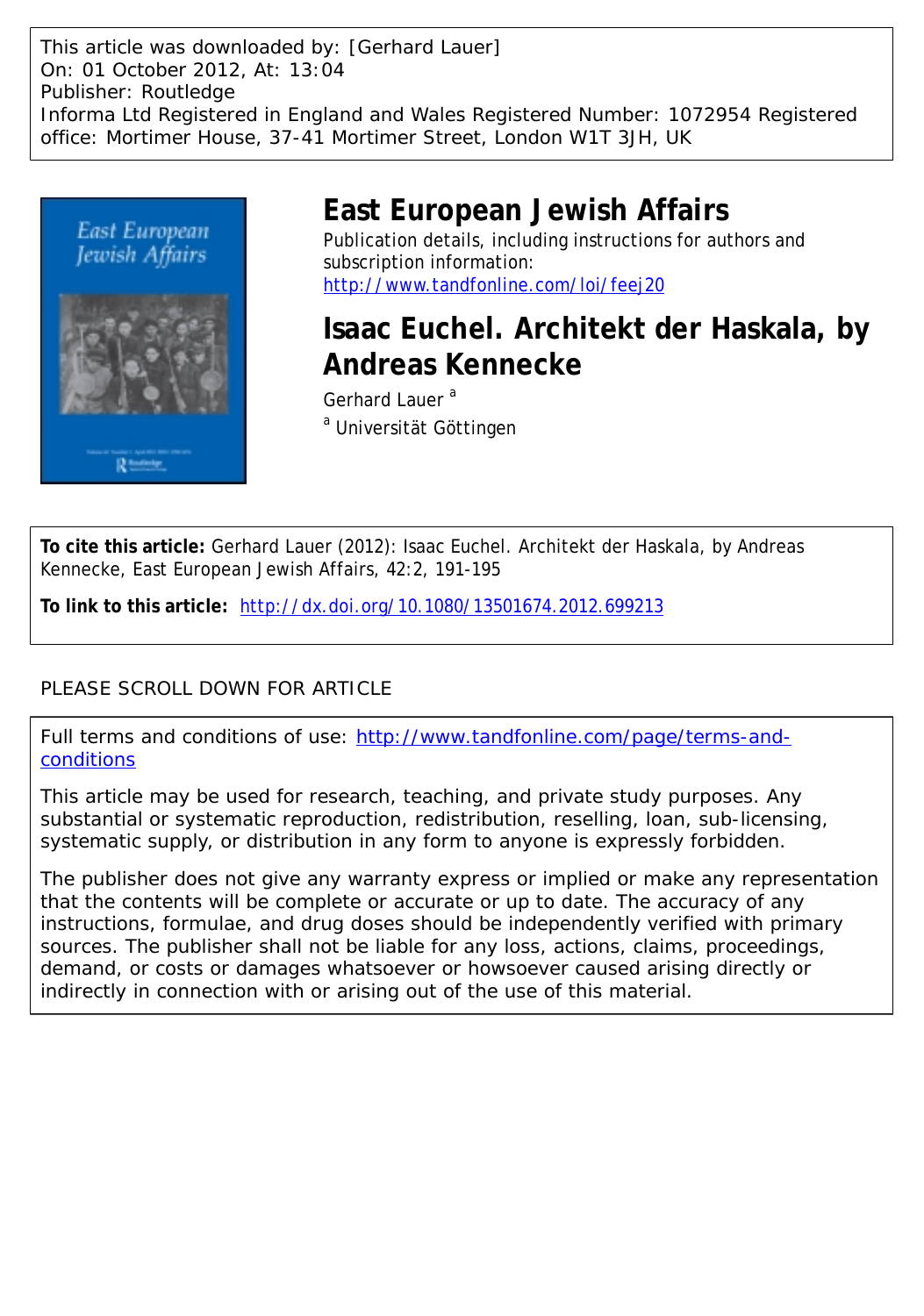and languages … John Paul II wrote that the Polish idea of the fatherland had evolved from the "purely Polish" idea of the Piast dynasty to the idea of the Jagiellon dynasty. (131)

And from there, he proceeds to a Pope John Paul II quotation: "So Polishness in essence is multiplicity and pluralism and not narrowness and insularity. It seems to me, however, that in our time, the 'Jagiellonian' dimension of Polishness that I mentioned earlier regrettably stopped being evident" (132).

The multi-ethnic, multi-cultural, gracefully variegated Grand Duchy–Commonwealth spirit is what can make the small nations of Eastern Europe that have successfully shaken off the Communist yoke, with a little help from Michnik himself, truly great, as opposed to being petty ethnocentric ultranationalist entities forever prone to far-right pro-fascist tendencies – based on claims to purity of race, language, land – whenever times get a little rough.

Which takes us to the final point. The book, which is so deeply about the author's beloved Poland, carries the subtitle "The New Eastern Europe" even though there is precious little, save an important chapter on the Hungarian Uprising, about other countries in the region. That is not unjustified in the least, because throughout these interwoven and excellently translated and edited essays there runs a wisdom that pertains to the whole region, and beyond.

In recent years, as is the wont of the history of ideas, issues have begat other, bigger issues. The (cunningly racist and antisemitic) New Far Right in Eastern Europe has mobilised to rewrite Second World War history as one of "two equal genocides" (Double Genocide or the Red–Brown movement) and has had some success selling it to the European Parliament and further afield. Its chief document is the 2008 Prague Declaration. The idea is to write the Holocaust out of history without denying a single death. Poland has thus far stood out as a beacon of pluralistic coexistence of views on these and related questions. Its own history has in part immunised even its rightists from the kind of Nazi-collaborator glorification sometimes evident in the neighbouring Baltics states. Its own geopolitics has forged a more nuanced view of today's Russia, without losing sight of the perils. The complex of issues raised, sometimes tying Double Genocide politics with current geopolitics, is just beneath the surface in Polish discourse too. Michnik's sophisticated humanistic voice on all this is eagerly awaited.

> Dovid Katz DefendingHistory.com dovidkatz7@yahoo.com © 2012, Dovid Katz http://dx.doi.org/10.1080/13501674.2012.699212

Isaac Euchel. Architekt der Haskala, by Andreas Kennecke, Göttingen, Wallstein 2007, 453 pp., €49, ISBN 978-3-8353-0200-6

In recent years it has become widely accepted that the eighteenth-century Jewish Enlightenment, the Haskala, was a much wider movement than the work of Moses Mendelssohn and his circle. In many ways, for example, the Haskala prepared the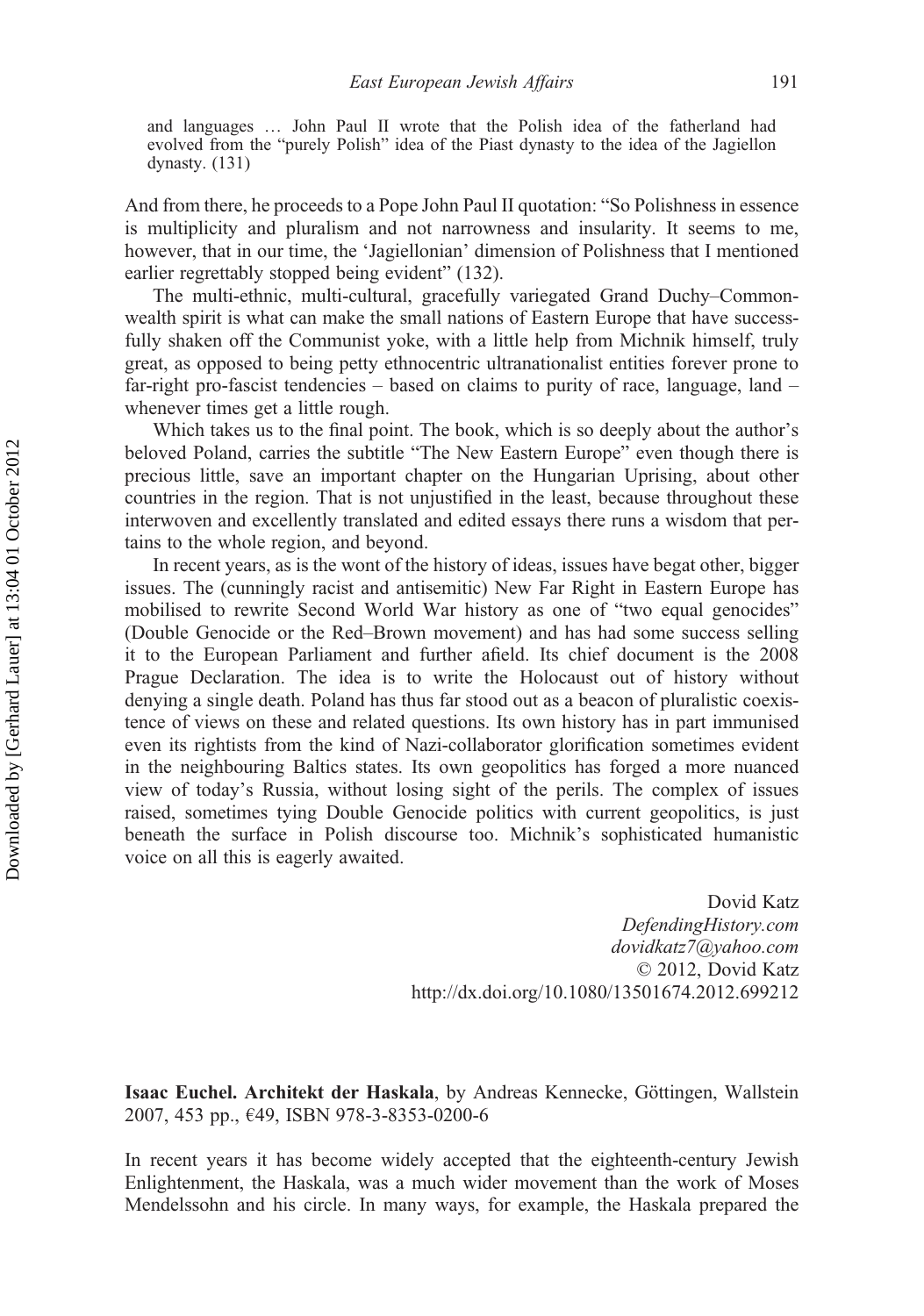way for the unique process of social emancipation that Jews underwent in the nineteenth century. At the same time, it is still controversial what really constituted the structure of the Jewish Enlightenment. Was it a minority group subculture, as suggested by David Sorkin, or was it part of a wider process of modernisation in eighteenthcentury society towards the bourgeois model, as argued, amongst others, by Steven M. Löwenstein and Christoph Schulte. In continuing this debate, interpretation of the role of Isaac Euchel (1756–1804) in the Haskala is crucial. In his 1979 book The Age of Haskala, Moshe Pelli stressed "Euchel's apparent importance," but insisted that further research was required.<sup>1</sup> Shmuel Feiner supported this perspective, describing Euchel as the Haskala's "Entrepreneur."<sup>2</sup>

There is, however, little extant biographical information about Euchel, beyond two significant contributions. The first is Euchel's editorship of the first modern journal in Hebrew, Ham'assef. The second is his biography of Moses Mendelssohn, which is still read to this day. Few sources shed additional light on the man. In recent times, we might add Feiner's study of the Aproot and Gruschka edition of Euchel's play Reb Henochin, and Panwitz's examination of Berlin's Maskilic circle (Gesellschaft der Freunde). These two studies are the only ones that reveal aspects of Euchel's influence as a figure who stood between two generations of Maskilim; firstly, that of Moses Mendelssohn and Hartwig Wessely and, secondly, the generation of Kantian Maskilim, which included figures such as Michael Friedländer.<sup>3</sup>

The absence of sources and scholarly research has ensured that the writing of a biography of Isaac Euchel is a major task of historical scholarship. Fortunately, Andreas Kennecke succeeds in this task and we have many reasons to be grateful for his work. He has written nothing less than the first comprehensive biography of this important figure. And although in the end Kennecke himself is careful not to overestimate Euchel's role, the biography is helpful as a marker for further research on the beginnings of the modern Jewish world.

The book is divided into three chapters. The first provides, in 150 pages, a biography of the life and writings of Isaac Euchel. The second chapter is a deliberative reflection on Euchel's early writings, especially his appeal for a "free school" under the title "Sefat Emet" (1781), with long quotations in translation from Hebrew into German. The third and longest deals with Euchel's highly significant journal project *Hame'assef* (The gatherer), the first Hebrew publication of the Haskala, published in Königsberg from 1783 onwards. This chapter also illuminates Euchel's discussion of Kant's philosophy and his notion of a non-religious approach to history, but it mainly deals with Euchel's many disputes on Jewish issues. This includes the role of the Hebrew language in the Jewish Enlightenment, the controversies on the funeral custom of early burial, the right way to translate the Machzor (prayer-book used on Yom Kippur and other significant high holidays), and the self-historicisation of the Haskala through writing a biography of Moses Mendelssohn. The last part of the chapter deals with the travel writing of the fictitious character Meschulam ben Uriah Haeschtemoi, one of the few literary genres used by Euchel in his project of enlightening the Jewish communities of the Old Reich. Nearly all his writings were published in his journal *Hame'assef*. A complete bibliography of Euchel's work, a bibliography of research literature and an index of names complete Kennecke's book, making it useful for further research.

Many will agree, as I do, with Kennecke's key finding, namely that many of Euchel's texts were the first of their kind to be written in Jewish history. At the same time, he won few readers and those he had were mainly his Maskilic followers.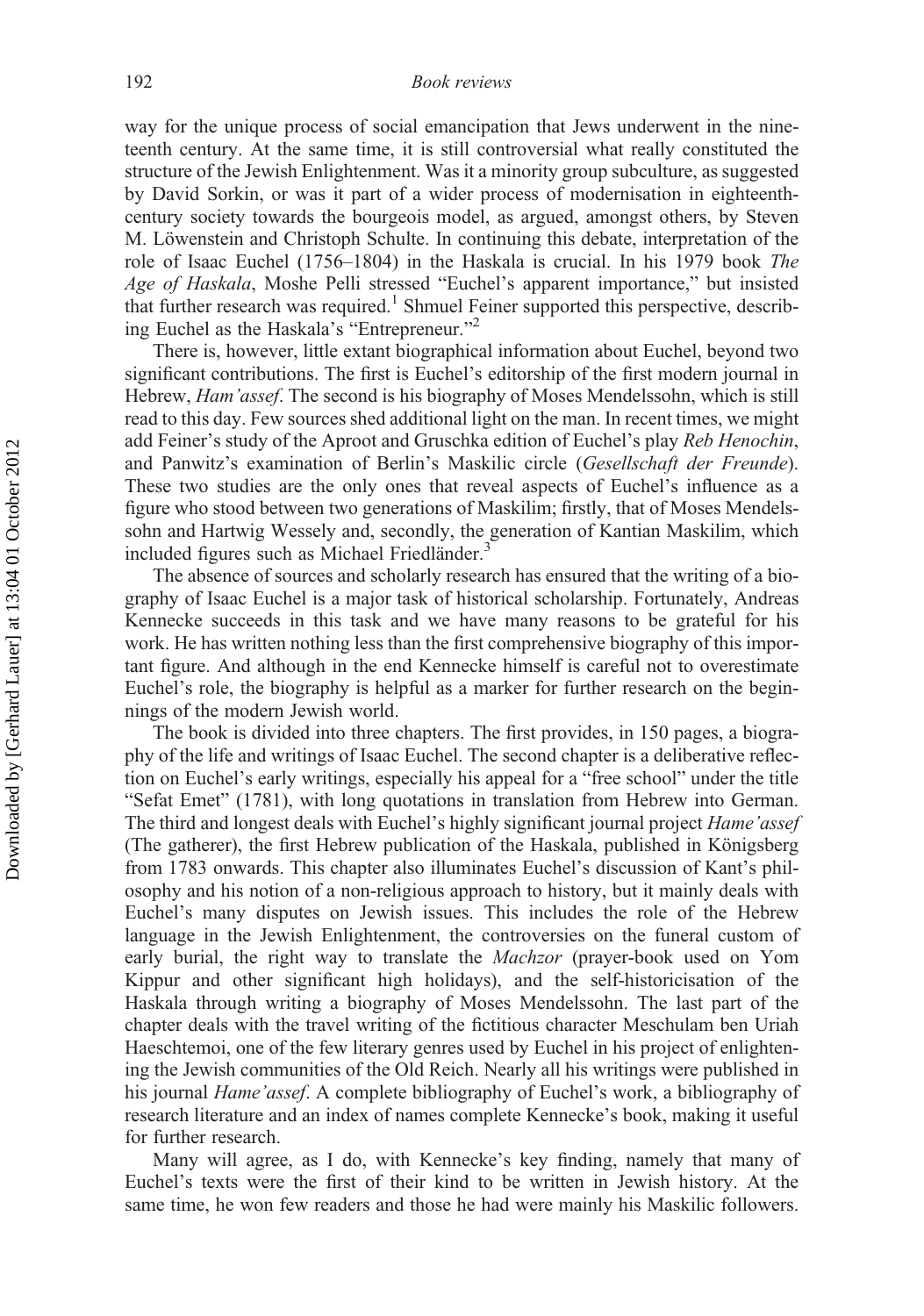This seemingly limits his historical role in the Haskala, insofar as leading families and circles had already switched to using non-Jewish European languages and Enlightenment culture. Therefore, the book's subtitle, "Architect of the Haskalah," is ultimately incorrect in describing Euchel's role. For rather than being a central figure in the modernisation of the Jewish communities in the Old Reich, Euchel actually embodies a pretty typical Enlightenment career. The main reason is accurately identified by Kennecke. It was Euchel's belief in the renewal of Hebrew as the key to surpassing the unenlightened way of life and thinking of most of his fellow citizens that formed the passport to his fame. In reality, his enthusiasm for the Hebrew language diminished his historical reputation, since civil society around him increasingly used the established non-Jewish European languages. Kennecke does well, therefore, in emphasising Euchel's astonishing career through his individual writings.

In view of the paucity of sources, Kennecke outlines Euchel's biography via the "Parallelstellen" method. This utilises biographical and intellectual parallel lives in the Enlightenment and compares Euchel writings with those of other Maskilim. Only two direct autobiographical sources – "Brief an den dänischen König" [A letter to the Danish king] and his will, written shortly before his death in 1804 – are preserved. Euchel was never a good promoter of his single authorship in comparison with David Friedländer and others, so Kennecke is forced to use reliable comparative sources from the Haskala. This methodological approach, however, drives the biographical dimension in useful fashion.

To elucidate Euchel's early career Kennecke refers mostly to similar out-of-theghetto biographies. In this historical context it is highly significant that the activities of those similar to Euchel can be analysed against the background of court Jews, who were the first to come close to promoting a non-feudal society in which Jews were no longer a marginal group. And this group was much in advance of many later developments. At the same time, Euchel's own grandfather was highly respected by so-called contemporary noble families for his knowledge of art, which cannot be regarded as a classical Jewish field of interest. By comparing Euchel's family with that of the Bendavids, Kennecke plausibly argues that in Euchel's family German was an everyday language, alongside French, and that role models were taken from local noble and merchant families. On their coffee tables lay books by Lessing and Herder. They studied the "Metaphysik" of Wolff or Baumgarten, as well as crudely harsh materialistic (and pornographic) books like "Therèse philosophe." Thus, the Enlightenment began before circles associated with the Haskalah were formed.

However, Kennecke fails to ponder whether this kind of proto-emancipation was significant for Euchel or the wider Haskala.<sup>4</sup> We learn that Euchel first became a rabbi, but then took on the role of private tutor (Hofmeister) in various established families, as was common among many other enlightened contemporaries. Kennecke rightly emphasises the freedom of thought and study in these families, who enabled Euchel to study the Bible and not the Talmud, the Hebrew language and not Rabbinic Hebrew, profane knowledge rather than divine. Again Kennecke measures the stroke of luck that the University of Königsberg, the Friedländer family and Kant meant for Euchel. And even here Kennecke rightly compares Euchel's biography with similar ones, such as those of Lazarus Bendavid, Joel Bril or even the unlucky Salomon Maimon. By mentioning the name of his disciple Rebecca Friedländer in the foreword of his translation of the Machzor, Euchel for the first time in Jewish history dedicated a translation of a text to a woman.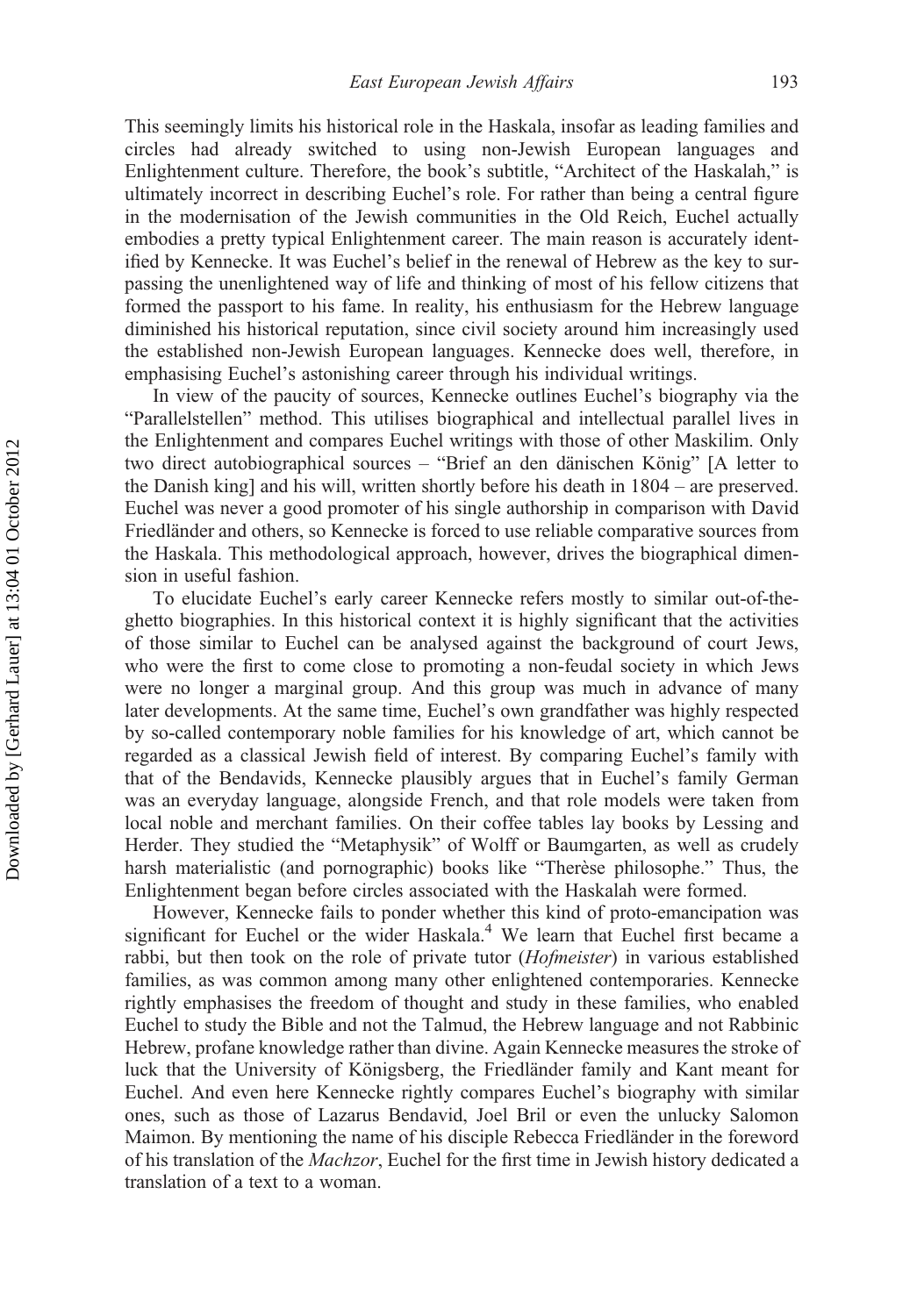All this is well described by Kennecke, but there is a lack of systematisation in his findings. We never get a hint as to what this all means for the wider aspects of the Haskalah or the process of emancipation. Kennecke nearly always stays on the same level of perspective as his characters. His insights are all correct, but not fitted together in a systematic manner of argument. That is the only weak point of this book. Kennecke trades the disaffirmation of Euchel as a university tutor off against other disaffirmations at the University of Königsberg, where neither Jews nor Catholics were allowed to teach, even though Kant and other enlightened professors wrote them letters of recommendation. Again, Kennecke does not forget to say what an unusual path it was to study not medicine but, as Euchel did, oriental languages. He depicts the strong resistance of orthodoxy against the Maskilim, alluding to the important fact that Euchel's disciples never adopted Hebrew, but he makes no systematic point out of this.

However, the principal conclusion seems to be obvious. Euchel was too much of a philosopher and pedagogue, who lacked a real sense of the new way of life of the emancipated families around him. Neither the entrepreneur nor the architect of the Haskala, Euchel was rather that type of antiquated scholar of the late Enlightenment whose fate it was to be somehow between historical movements and processes. Seen in this light, Euchel and the Maskilim were more a subculture than part of the wider cultural modernisation. Kennecke explains the ways Euchel chose to encourage the Enlightenment under the Jews of the Old Reich, in his journal project and his role in scholarly societies. Yet these have only loose connections to the emerging Jewish gentry. Thus Kennecke fails to do justice to the insights he so carefully develops and inadequately explains or justifies the notion that Euchel was an architect of the Haskala.<sup>5</sup> As Kennecke rightly stresses, the French Revolution never played a big role in Euchel's thinking, and that again underlines his similarity to the late philosophers of the Enlightenment around 1800. But there is no systematic parallel with the late Enlightenment and Kennecke does not assess whether the modernisation of the Jewish minority ever had either an architect or even a revolutionary. To be sure, Isaac Euchel was neither of those things.

#### Notes

- 1. Pelli, The Age of Haskalah, 193.
- 2. Feiner, "Isaac Euchel."
- 3. Aptroot and Gruschka, Isaak Euchel; Panwitz, Die Gesellschaft der Freunde. Israel Zinberg briefly dealt with Euchel, in A History of Jewish literature, 135–47, which was initially published in Yiddish in 1929–37.
- 4. See Schmidt, "Interkulturalität, Akkulturation oder Protoemanzipation?"
- 5. Aptroot et al., Isaac Euchel.

### Bibliography

- Aptroot, Marion, Andreas Kennecke and Christoph Schulte, eds. Isaac Euchel. Der Kulturrevolutionär der jüdischen Aufklärung. Laatzen, Germany: Werhahn Verlag, 2010.
- Aptroot, Marion, Andreas Kennecke, and Roland Gruschka, eds. Isaak Euchel: Reb Henoch, oder: Woß tut me damit. Eine jüdische Komödie der Aufklärungszeit. Hamburg: Buske, 2004.
- Feiner, Shmuel. "Isaac Euchel the 'Entrepreneur' of the Haskalah Movement in Germany." Zion 52 (1987): 427–69. (Hebrew).